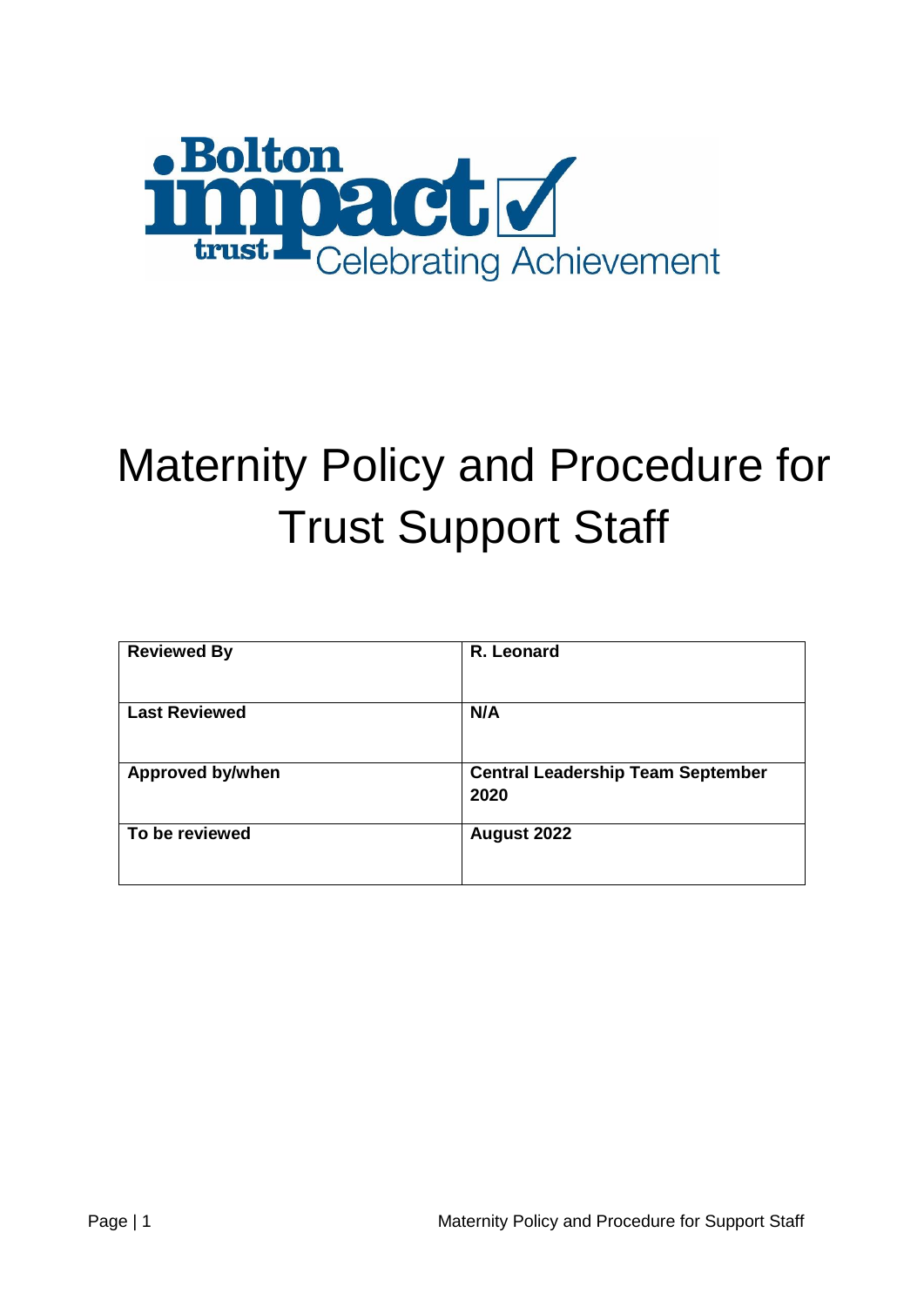| <b>Document Control</b>               |                                                                             |  |  |  |  |
|---------------------------------------|-----------------------------------------------------------------------------|--|--|--|--|
| Title                                 | Maternity Policy and Procedure for Trust Support Staff                      |  |  |  |  |
| Amendments                            | Separate policy for teachers and support staff previously all one<br>policy |  |  |  |  |
| Review                                | Every 2 years September 2022                                                |  |  |  |  |
| Author                                | HR and People, One Education Ltd                                            |  |  |  |  |
| Date adopted by Trust<br><b>Board</b> | September 2020                                                              |  |  |  |  |

**Equality Statement**: - Under the public sector equality duty (PSED), all trusts/academies must have due regard to the need to eliminate discrimination, harassment and victimisation and any other conduct prohibited by the Equality Act 2010; to advance equality of opportunity between those who share a relevant protected characteristic and those who do not share it and to foster good relations across all protected characteristics. This means trusts/academies must take into account equality considerations when policies are being developed, adopted and implemented.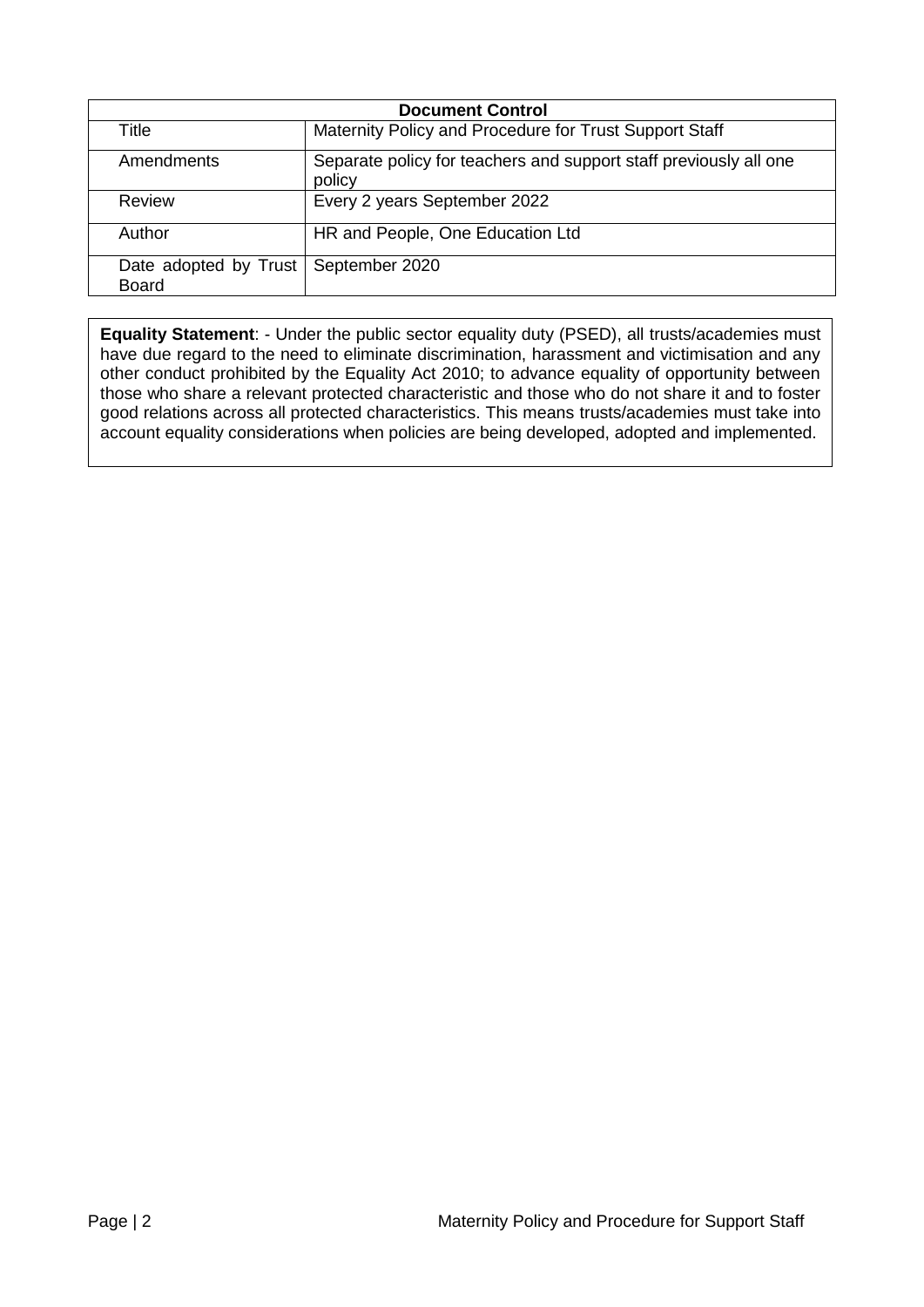# Contents

| $\mathbf 1$ . |  |  |  |  |
|---------------|--|--|--|--|
| 2.            |  |  |  |  |
| 3.            |  |  |  |  |
| 3.1           |  |  |  |  |
| 3.2           |  |  |  |  |
| 4.            |  |  |  |  |
| 4.1           |  |  |  |  |
| 5.            |  |  |  |  |
| 5.1           |  |  |  |  |
| 5.2           |  |  |  |  |
| 5.3           |  |  |  |  |
| 5.4           |  |  |  |  |
| 5.5           |  |  |  |  |
| 6             |  |  |  |  |
| 6.1           |  |  |  |  |
| 6.2           |  |  |  |  |
| 6.3           |  |  |  |  |
| 6.4           |  |  |  |  |
| 6.5           |  |  |  |  |
| 6.6.          |  |  |  |  |
| 7.            |  |  |  |  |
| 7.1           |  |  |  |  |
| 7.2           |  |  |  |  |
| 7.3           |  |  |  |  |
| 7.4           |  |  |  |  |
| 7.5           |  |  |  |  |
| 8.1           |  |  |  |  |
| 8.2           |  |  |  |  |
| 8.3           |  |  |  |  |
| 8.4           |  |  |  |  |
|               |  |  |  |  |
|               |  |  |  |  |
|               |  |  |  |  |
|               |  |  |  |  |
|               |  |  |  |  |
|               |  |  |  |  |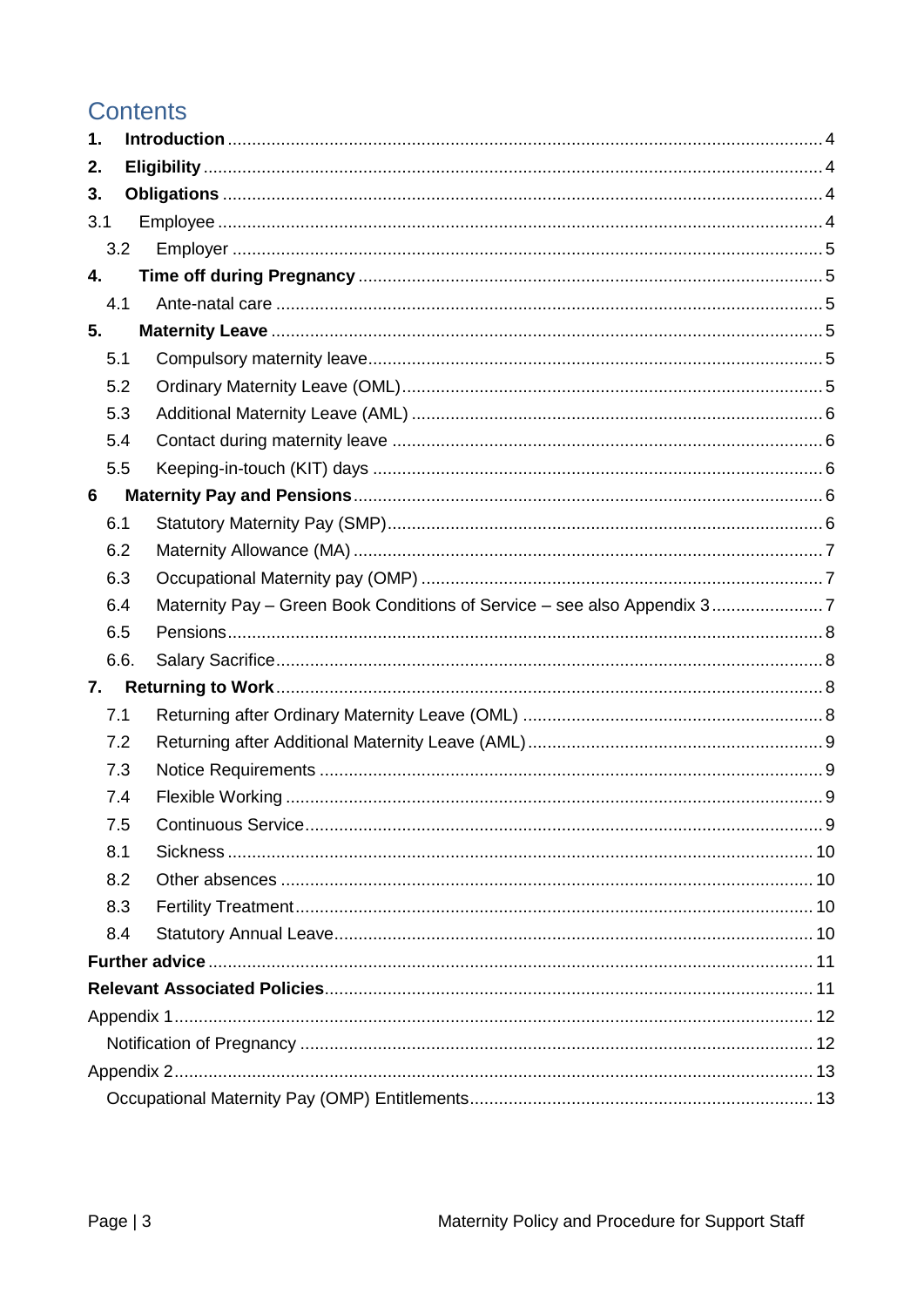## <span id="page-3-0"></span>**1. Introduction**

This policy applies to all support staff employed in maintained schools and those to whom the National Joint Council (NJC) (Green Book) Conditions of Service apply. This includes support staff employed in academies and free trusts who were subject to transfer under TUPE Regulations unless alternative terms and conditions have since been agreed. It may also be adopted for use in schools such as academies and free schools where the conditions of the Green Book are being applied.

The document is divided into 7 main sections covering:

- **•** [Eligibility](#page-3-4)
- [Obligations](#page-3-2)
- Time Off [During Pregnancy](#page-4-1)
- [Maternity Leave](#page-4-3)
- Pay and Pensions
- [Returning to Work](#page-7-2)
- <span id="page-3-4"></span>[Absences](#page-8-4)

Under the policy, 'childbirth' means the birth of a living child or the birth of a child whether living or dead after 24 weeks of pregnancy.

# <span id="page-3-1"></span>**2. Eligibility**

<span id="page-3-5"></span>All support staff who are pregnant are entitled to maternity leave regardless of length of service or hours worked each week. Benefits will vary depending on service/hours/pay.

## <span id="page-3-2"></span>**3. Obligations**

#### <span id="page-3-3"></span>3.1 Employee

In order to be eligible for maternity leave the employee must:

- Continue to be employed (whether or not at work) immediately before the start of the maternity absence
- Notify the trust in writing (see [Appendix 1\)](#page-11-0) as soon as practicable but no later than the 15<sup>th</sup> week before the expected week of childbirth (EWC):
- $\checkmark$  that she is pregnant:
- $\checkmark$  of the expected week of childbirth;
- $\checkmark$  when she proposes to commence her maternity leave.
- Forward the MATB1 Certificate (issued by the doctor or certified midwife stating the date on which the baby is due) to the trust. (The earliest this can be issued is 20 weeks before the EWC).
- Not remain at work if certified medically unfit to do so.

If an employee wishes to change the date on which her leave starts she must give 28 days' notice in writing. The trust must write to the employee within 28 days to confirm the new expected date of return to work.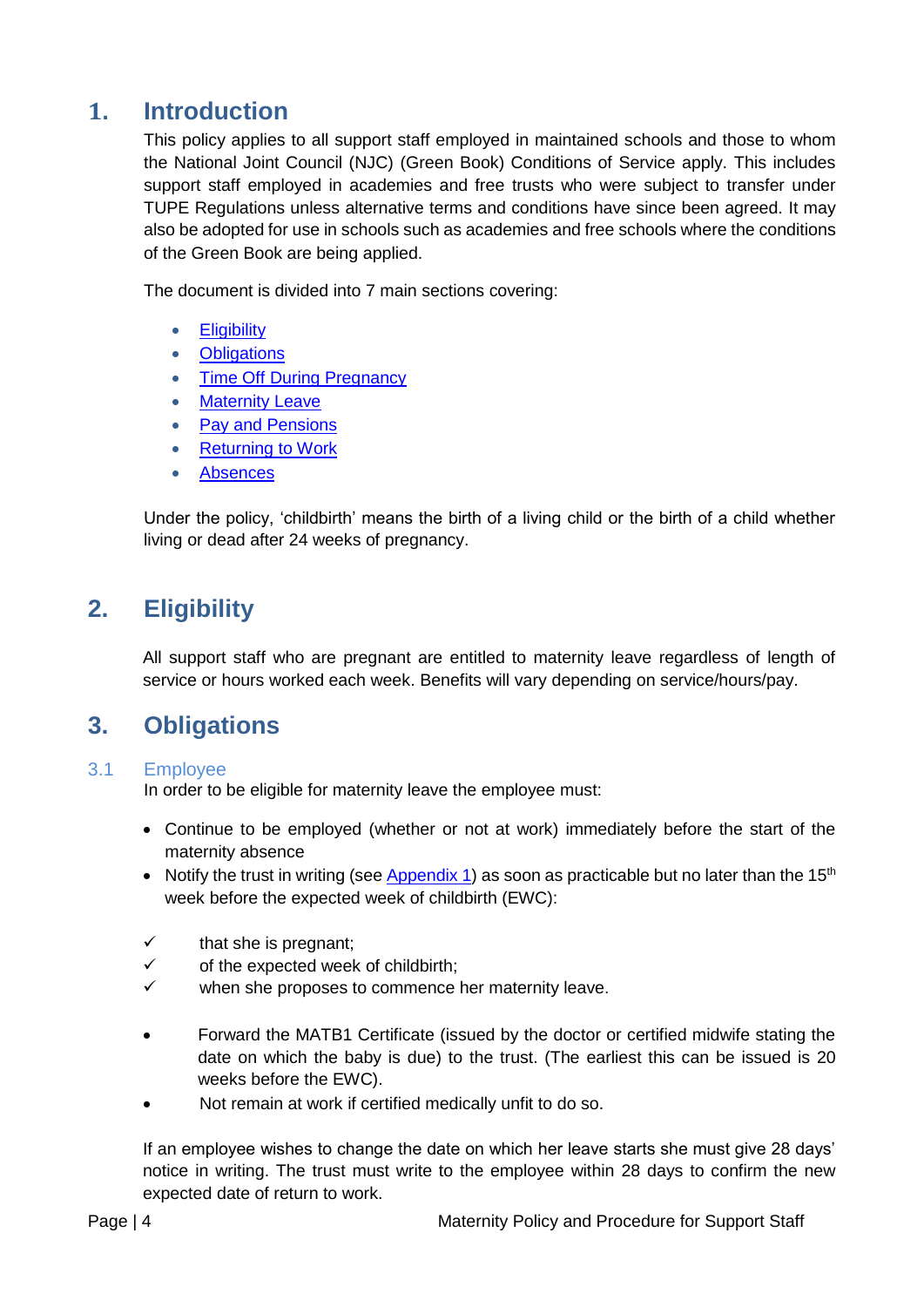#### <span id="page-4-0"></span>3.2 Employer

Within 28 days of the initial notification from the employee the trust must write to her informing of:

- $\checkmark$  her rights to maternity leave and her return to work obligations;
- $\checkmark$  confirmation of the start and end of the maternity period;
- $\checkmark$  the pay entitlement during the period of maternity leave;
- $\checkmark$  the expected date of the employee's return to work.

There is a legal obligation under the Management of Health and Safety at Work Regulations 1999 for an employer to assess any risks to a pregnant employee and her unborn child. As such the trust should undertake or arrange a risk assessment within the first 4 weeks of notification of pregnancy and then every 4 weeks (or earlier should it be required) until the employee begins maternity leave. If risks are identified, the assessor should notify the employee and:

- remove the element of the job that is causing the risk, if this is possible;
- $\checkmark$  explore the possibility of alternative work in consultation with the employee; or
- $\checkmark$  arrange for the employee to take paid leave if no suitable alternative work can be found.

# <span id="page-4-1"></span>**4. Time off during Pregnancy**

#### <span id="page-4-2"></span>4.1 Ante-natal care

Employees are entitled to a reasonable amount of paid time off during normal working hours for antenatal care made on the advice of a registered medical practitioner. This may include relaxation classes and parent-craft classes. Employees should advise the trust of any such appointments in advance and except for the first appointment, employees should show the employer (if requested) an appointment card or other documents showing that an appointment has been made.

## <span id="page-4-3"></span>**5. Maternity Leave**

#### <span id="page-4-4"></span>**5.1 Compulsory maternity leave**

Employees must take a minimum of two weeks' maternity leave following the birth of their child. An employee may not return to work during this time.

#### <span id="page-4-5"></span>**5.2 Ordinary Maternity Leave (OML)**

Regardless of the length of service or hours of work, employees are entitled to take up to 26 weeks' ordinary maternity leave. Employees have the right to choose when to start their maternity leave any time after the beginning of the  $11<sup>th</sup>$  week before the baby is due to be born.

If the baby is born before maternity leave commences, leave will start on the date the baby is born. If an employee is taken ill with a pregnancy related condition after the beginning of the 4<sup>th</sup> week before the EWC, maternity leave will start automatically the following day.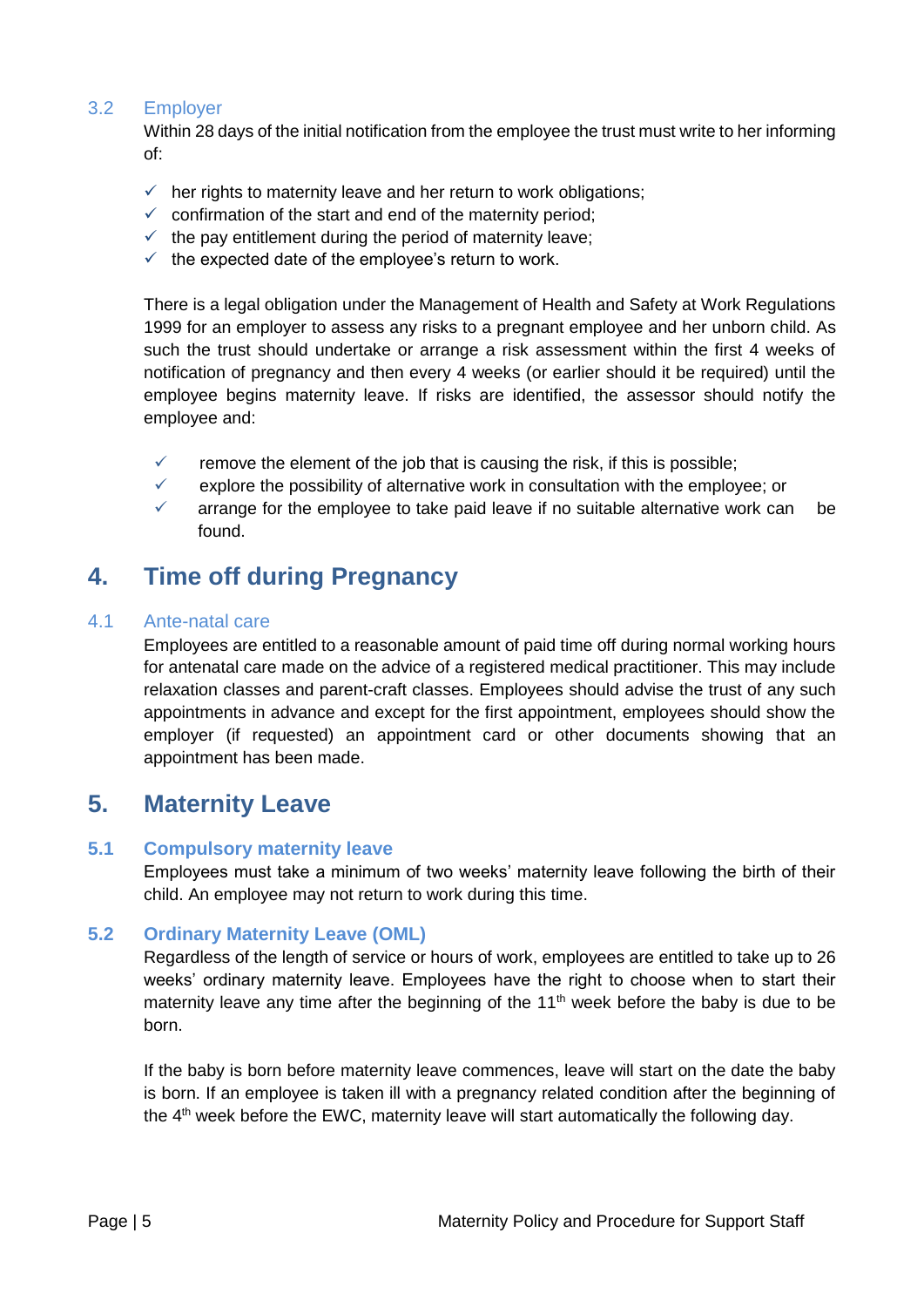#### <span id="page-5-0"></span>**5.3 Additional Maternity Leave (AML)**

In addition to ordinary maternity leave all employees have the right to take up to 26 weeks' additional maternity leave, beginning on the day immediately following the day on which ordinary maternity leave ends. A total of up to 52 weeks maternity leave is available to all employees. Please refer to [paragraph 6](#page-5-3) for details of pay during maternity leave.

#### <span id="page-5-1"></span>**5.4 Contact during maternity leave**

The Academy Lead will ensure that arrangements are made for keeping in touch with the employee during their leave. The amount of contact will be dependent upon the wishes of the employee; however, the Trust reserves the right in any event to maintain reasonable contact with the employee from time to time during maternity leave. Reasonable contact may be to:

- $\checkmark$  discuss the employee's plans to return to work:
- $\checkmark$  discuss any special arrangements to be made, or training to be given, to ease an employee's return to work; and/or
- $\checkmark$  update the employee on developments at work during their absence.

#### <span id="page-5-2"></span>**5.5 Keeping-in-touch (KIT) days**

Except during the first two weeks after childbirth, an employee can agree to work, or to attend training, for up to ten days during either ordinary maternity leave or additional maternity leave without bringing the period of maternity leave to an end and without loss of a week's OMP, SMP or MA. These are known as 'keeping-in-touch' (KIT) days. Any work carried out on a day constitutes a day's work for these purposes. Working for part of a day will count as one day. An employee will be paid for any work undertaken and this will usually be at their normal daily rate of pay.

The trust cannot require an employee to carry out any work, and the employee has no right to undertake any work during their maternity leave. Any work undertaken is entirely a matter for mutual agreement between the trust and the employee. Any KIT days worked do not extend the period of maternity leave. Once the KIT days have been used up the employee will lose a week's SMP for any week in which they agree to work for the trust.

## <span id="page-5-3"></span>**6 Maternity Pay and Pensions**

Maternity pay may be made up of the following elements subject to entitlement. Please also refer to **Appendix 2** (flow chart).

#### <span id="page-5-4"></span>**6.1 Statutory Maternity Pay (SMP)**

SMP is a statutory entitlement for those employees whose average weekly earnings are not less than the lower earnings limit for National Insurance Contributions *and* who have completed 26 weeks' continuous service with the employer by the end of the  $15<sup>th</sup>$  week before the EWC. SMP is paid by the trust and if eligible, forms part of the Occupational Maternity Pay (OMP).

SMP is treated as income and is therefore subject to deductions for Income Tax, National Insurance and pensions (where applicable). Payment of SMP is **not** conditional on the employee returning to work.

Employees are not entitled to SMP if either of the following apply during the period in which they are being paid SMP: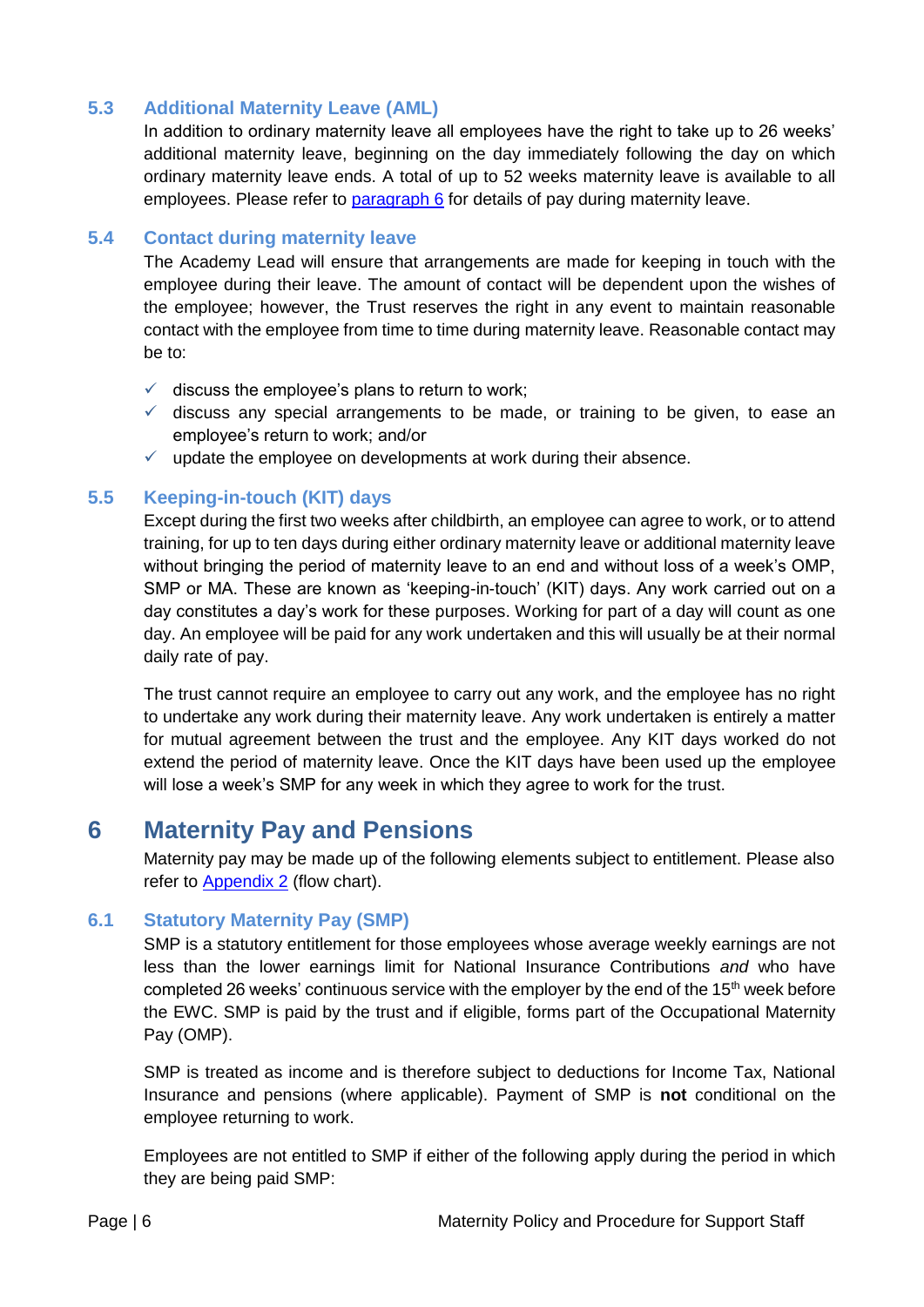- $\checkmark$  they start working after the birth of the baby for another employer;
- $\checkmark$  they are taken into legal custody.

It is the employee's responsibility to notify the trust if either of the above events occur in the period in which they are being paid SMP. Any overpayment of SMP will be reclaimed by the academy.

#### <span id="page-6-0"></span>**6.2 Maternity Allowance (MA)**

Employees who do not meet the eligibility criteria for SMP may be entitled to Maternity Allowance (MA) paid directly by the Department for Work and Pensions (DWP). The trust's payroll provider will issue the employee with a form SMP1 and advise that they apply to the DWP for MA

#### <span id="page-6-1"></span>**6.3 Occupational Maternity pay (OMP)**

OMP is paid to employees who have completed at least one years' continuous service by the 11<sup>th</sup> week before the EWC and varies depending on length of service.

For the purpose of this scheme, a week's pay is the amount payable to the employee under the contract of employment. If there are significant variations in the employee's salary, the average salary over the 12 weeks preceding the date of absence shall be treated as a week's salary.

OMP is subject to an employee returning to work for a period of 13 weeks after their maternity leave. If the employee does not return to work for the required period, she is required to refund the Occupational Maternity pay after the first 6 weeks of their maternity leave. SMP or Maternity Allowance (MA) is not refundable, even if the employee does not make a return to work.

If an employee is unsure whether they will be making a return to work following their maternity leave, they can request that the trust's payroll provider withhold the refundable OMP element of their maternity pay. If the employee subsequently returns to work for the qualifying period, they will receive the OMP owed to them.

Where the trust agrees, a full-time employee may return to work on a part-time basis for a period which equates to 13 weeks' full-time service. Similarly, where the trust agrees, a parttime employee may return to work on a different part-time basis for a period which equates to 13 weeks' part-time service relating to her previous contract.

The 13-week period (or part-time equivalent) starts from the date the employee actually returns to work or the date during the school holiday on which the employee has notified the trust in writing that she is available to work, provided she actually returns to duty on the first day after the period of closure.

#### <span id="page-6-2"></span>**6.4 Maternity Pay – Green Book Conditions of Service – see also Appendix 3**

a) Employees who have less than one year's continuous local government service at the beginning of the 11th week before the EWC and less than 26 weeks' continuous service with the trust or Local Authority at the qualifying week  $(15<sup>th</sup>$  week before the EWC), are not entitled to Occupational Maternity Pay and have insufficient service to qualify for Statutory Maternity Pay (SMP).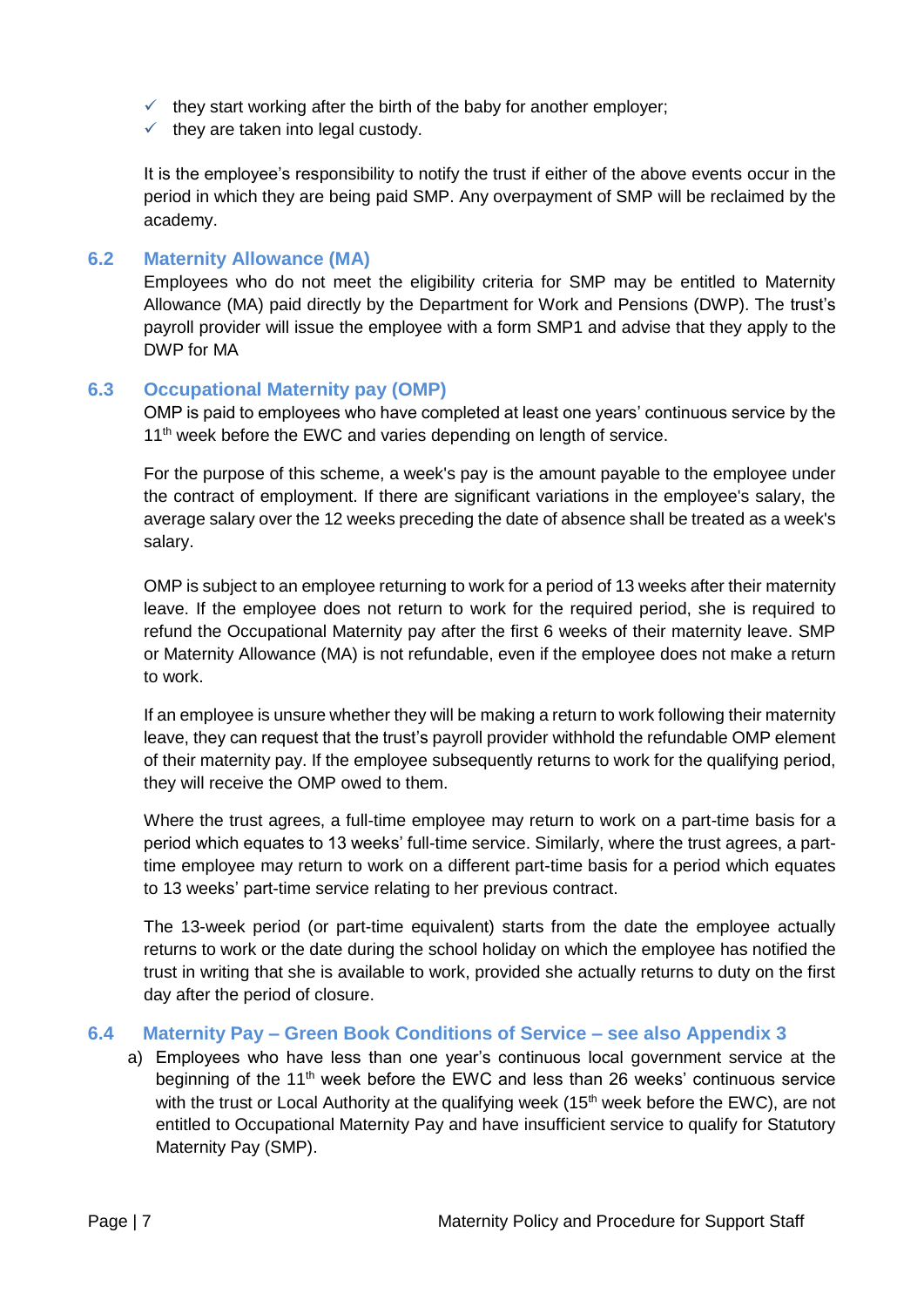If an employee is not entitled to SMP, she may be entitled to Maternity Allowance (MA) (see [paragraph 6.2\)](#page-6-0).

- b) Employees who have less than one year's continuous local government service, at the beginning of the 11<sup>th</sup> week before the EWC are not entitled to Occupational Maternity Pay. However, if the employee has at least 26 weeks' continuous service, at the qualifying week (15<sup>th</sup> week before the EWC), they may be entitled to Statutory Maternity Pay (subject to the relevant earnings limit). If they are not entitled to SMP they may be entitled Maternity Allowance (see [paragraph 6.2\)](#page-6-0). If eligible for SMP, pay is as follows:
	- 6 weeks SMP @ 90% pay
	- 33 weeks SMP
	- 13 weeks unpaid
- c) Employees who have completed one year's continuous local government service at the 11<sup>th</sup> week before the EWC are entitled to both OMP and SMP (subject to the relevant earnings limit). Pay is as follows:
	- 6 weeks' 90% pay (inclusive of SMP if eligible)
	- 12 weeks' half pay plus SMP if eligible
	- 21 weeks' SMP if eligible
	- 13 weeks unpaid

#### **N.B. During any period of combined half pay plus SMP or MA the total payable must not exceed the employee's normal full pay.**

#### <span id="page-7-0"></span>**6.5 Pensions**

If an employee is receiving contractual or statutory pay, they will continue to accrue pension benefits. Contributions will continue to be deducted while they are in receipt of maternity pay and the trust will continue to pay the employer's contribution. Contributions will not be made during periods of no pay. For more information please contact the Local Government Pension Scheme for your area or visit: <https://www.lgpsmember.org/>

#### <span id="page-7-1"></span>**6.6. Salary Sacrifice**

Employees who have sacrificed salary in return for benefits (e.g. childcare vouchers) may wish to review the arrangements in advance of their maternity leave. Advice should be sought from the trust's payroll provider or the benefit provider at the earliest opportunity.

# <span id="page-7-2"></span>**7. Returning to Work**

#### <span id="page-7-3"></span>**7.1 Returning after Ordinary Maternity Leave (OML)**

After ordinary maternity leave, an employee is entitled to return to the job in which she was employed under her original contract of employment.

If an employee fails to return to work on the expected date after OML due to illness, please refer to [paragraph 8.1.](#page-9-0)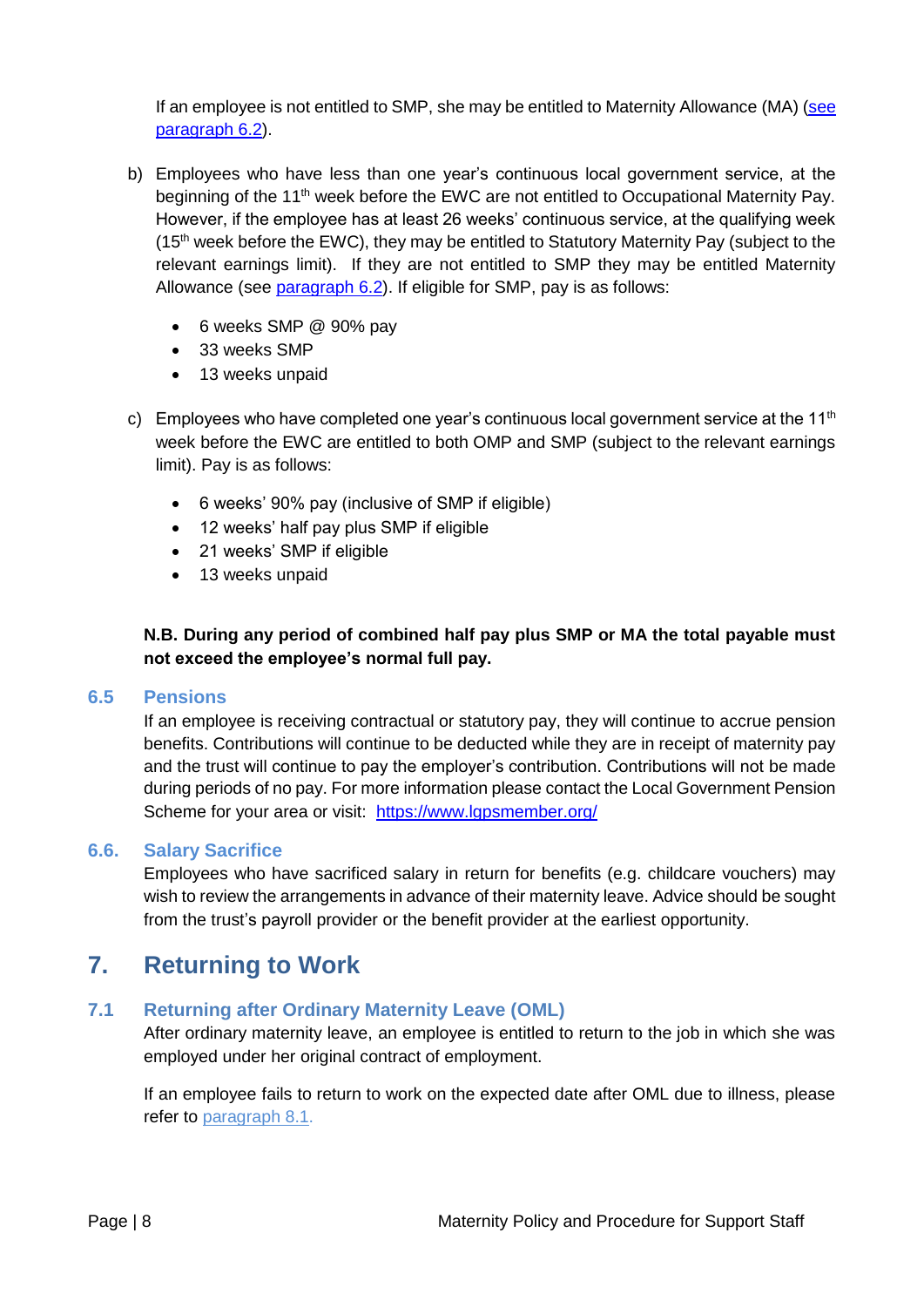#### <span id="page-8-0"></span>**7.2 Returning after Additional Maternity Leave (AML)**

After additional maternity leave, an employee is entitled to return to either the job that she left, or a suitable alternative job, if her original job is no longer available, on terms and conditions no less favourable than those which would have been applicable to her had she not been absent. ('Job', for this purpose, means the nature of the work which she is employed to do and the capacity and place in which she is so employed.).

Where it is not practicable by reasons of redundancy for the employer to permit the employee to return to work in her job as defined in the above paragraph, the employee is entitled to be offered a suitable alternative vacancy, where one exists, provided that the work to be done in that post is suitable to her and appropriate to the circumstances, and that the capacity and place in which she is to be employed and her terms and conditions of employment are not substantially less favourable to her than if she had been able to return to the job in which she was originally employed.

If an employee fails to return to work on the expected date after AML due to illness, please refer to [paragraph](#page-9-0) 8.1.

#### <span id="page-8-1"></span>**7.3 Notice Requirements**

Before beginning Maternity Leave an employee should be notified of the date of her expected return to work. The employee is not required to give any further notice of her intentions to return on this date. However, if an employee wishes to return early from maternity leave they **must** give 28 days' notice. Where this notice is not given, the employer **may** postpone the return for up to eight weeks from the date when the employee informs the employer of the early return or up to the expected date of return, whichever is sooner.

If the employee does not return on the specified date, their absence may be recorded as unauthorised.

Where an employee is unable to return to work at the end of her period of maternity leave due to sickness, the conditions of the sick pay scheme and the trust's attendance policy will apply. Please refer to [paragraph 8.](#page-9-0)1

#### <span id="page-8-2"></span>**7.4 Flexible Working**

Employees have the right to request a variation to their contract so that they can work more flexibly and thereby balance their childcare responsibilities with work commitments.

There is no automatic right to return to work following Maternity Leave on an adjusted working pattern, however careful consideration will be given on receipt of a request in accordance with the trust's Flexible Working policy.

#### <span id="page-8-3"></span>**7.5 Continuous Service**

Maternity leave is regarded as continuous service and does not constitute a break in service even when unpaid. Any period of unpaid leave however does not count towards pensionable service in the assessment of retirement benefits.

<span id="page-8-4"></span>During the time that an employee is receiving maternity pay, National Insurance, Income Tax and pension contributions (where applicable) will be deducted from the gross pay.

## **8. Absences**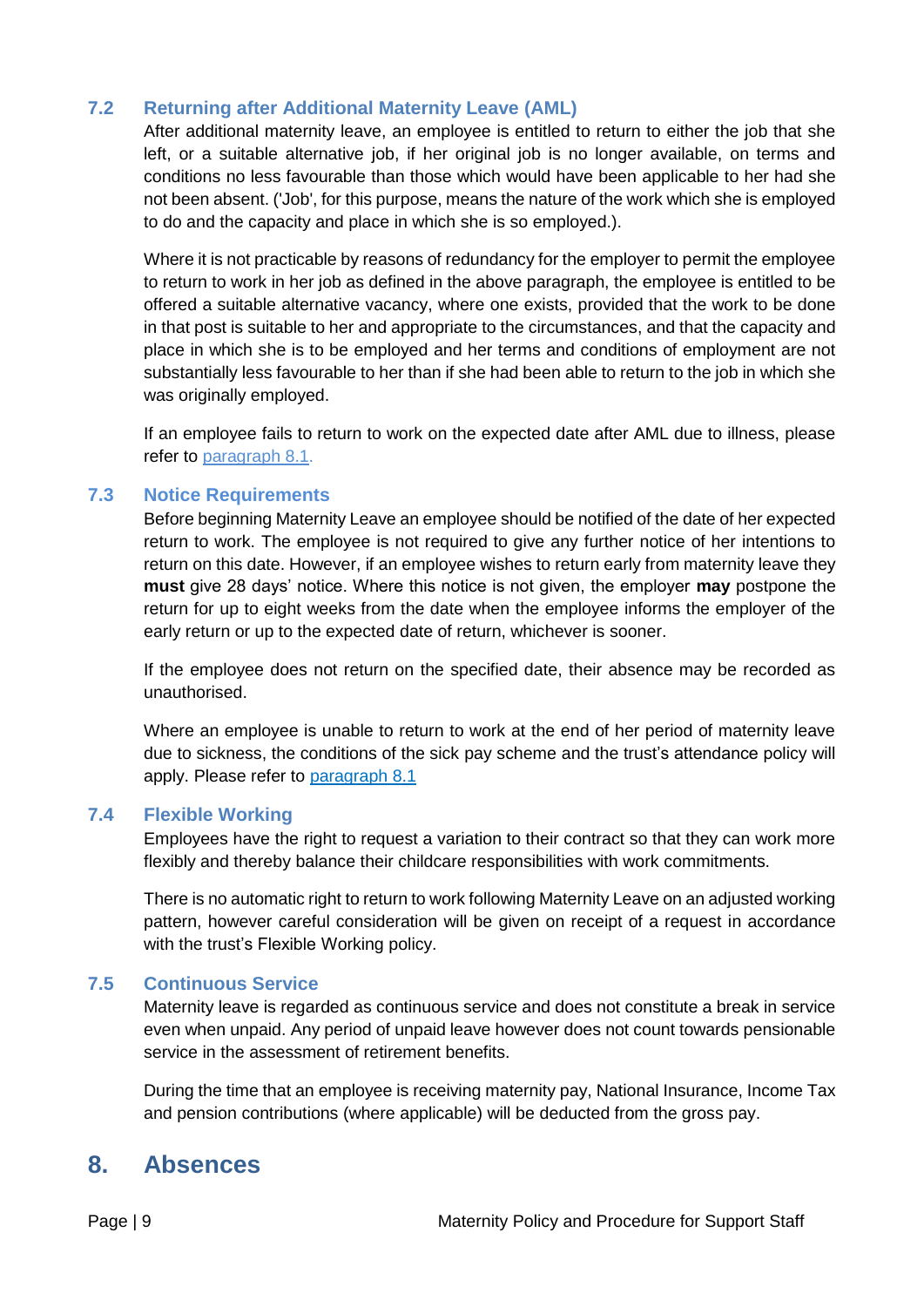#### <span id="page-9-0"></span>**8.1 Sic**k**ness**

Maternity leave is not taken into account for the calculation of the period of entitlement to sick leave.

If an employee is absent through illness whilst pregnant, they should report this to the trust in the usual way. Such absences will be managed through the trust's Attendance Management policy. If, however, employees are absent with a pregnancy related illness, whether wholly or partly, on or after the start of the 4th week before the baby is due, then their maternity leave will start automatically on the following day.

If an employee is absent through illness whilst pregnant and the illness is attributable to the pregnancy, including absence on account of miscarriage, and this occurs outside the period of absence for maternity, it will be treated as ordinary absence on sick leave and shall be subject to the conditions governing sick leave, provided it is covered by a doctor's statement (e.g. Fit note).

If the employee is unable to return to work on the expected date due to illness, they should report this to the trust in the usual way. Full entitlement to SMP has to be paid before Statutory Sick pay (SSP) can start. Absences will then be managed through the Attendance Management policy.

#### <span id="page-9-1"></span>8.2 Other absences

If, in the early months of pregnancy, an employee is advised by an approved medical practitioner to absent herself from trust because of the risk of rubella or parvovirus, she will be granted leave with full pay, provided that she does not unreasonably refuse to serve in another trust where there is no such undue risk, if requested to do so.

#### <span id="page-9-2"></span>8.3 Fertility Treatment

There is no statutory right to time off to undertake fertility investigations or treatment e.g. invitro fertilisation (IVF). This should be requested through the normal processes detailed in the trust's Leave of Absence policy for medical appointments.

When embryo transfer occurs, it is advisable that the employee notify the trust that she has had an embryo transfer and may become pregnant. Once an embryo attaches itself inside an employee's body she is legally regarded as pregnant and the provisions of this policy will apply. In these circumstances the employee must inform the trust in writing of confirmation of her pregnancy as detailed in [section 3](#page-3-5) of this policy.

#### <span id="page-9-3"></span>8.4 Statutory Annual Leave

An employee who takes maternity leave must be able to take the 28 days' statutory annual leave (or pro-rated amount if applicable) at a time outside her maternity leave. Employees may have a contractual entitlement to annual leave which exceeds statutory leave entitlement, however accrual of annual leave during periods of maternity leave only applies to the statutory leave entitlement of 28 days (or pro-rated amount if applicable). An employer may not treat any part of the maternity leave period as annual leave.

Employees who are employed on all year-round contracts, will be permitted to take their statutory annual leave during school holidays where possible and if not during term time, subject to usual leave authorisation from the Academy Lead.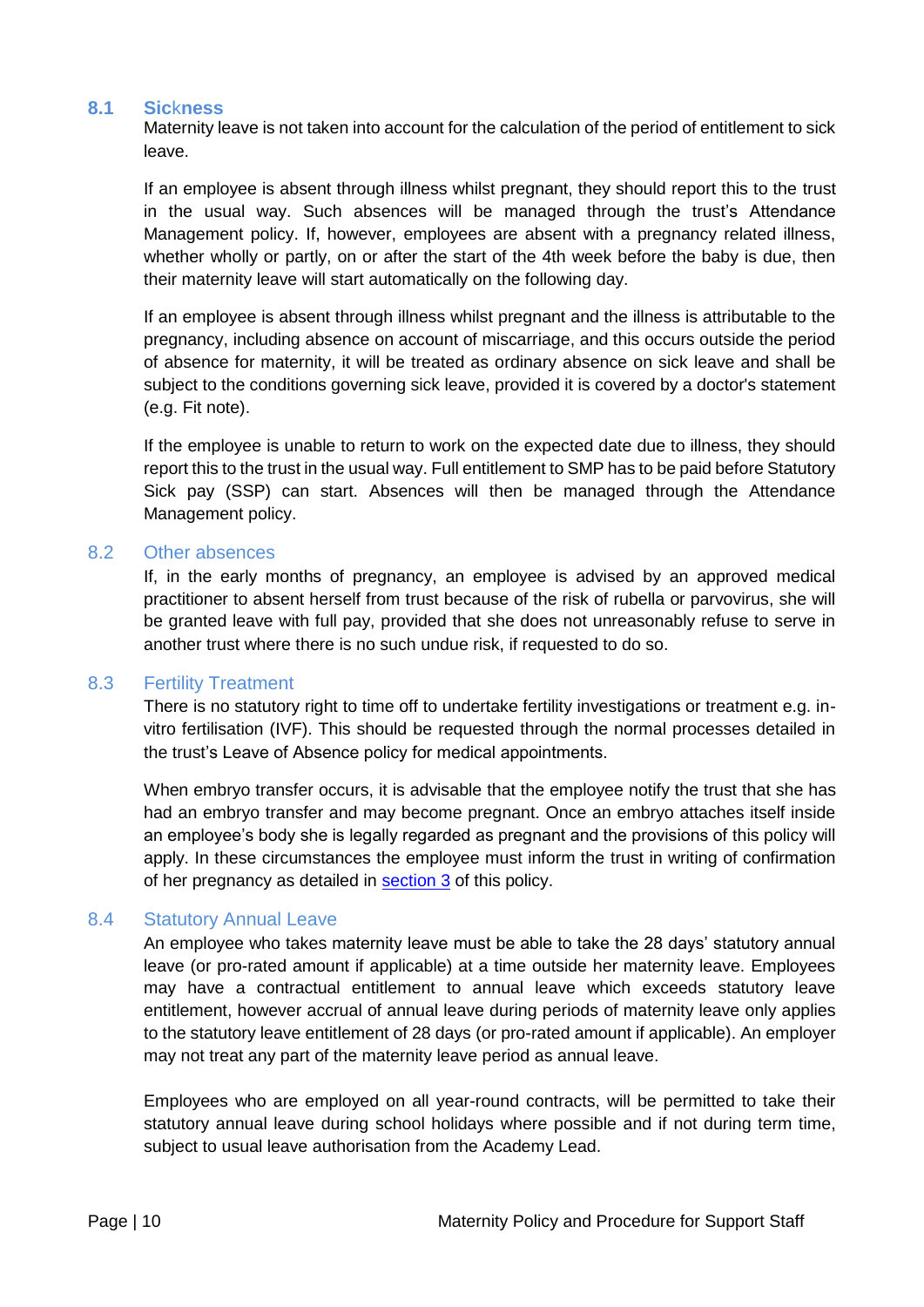For term time only staff, the statutory annual leave entitlement can be offset by any period of trust closure that has taken place in the leave year in question, i.e. both before and after the maternity leave period. Prior to commencing her maternity leave an employee should be advised that she has a statutory entitlement to 28 days' annual leave (or pro-rated amount if applicable) and that this should be taken either before or after the maternity leave period during trust closure periods. On her return from maternity leave, a term time only employee must be allowed to take any outstanding leave during term time during that leave year if there are insufficient school closures to accommodate her leave in that leave year.

Where the return from maternity leave is so close to the end of the leave year that there is not enough time to take all her annual leave entitlement, a term time only employee must be allowed to carry over any balance of her leave to the following leave year. An employee can be required to take this during the remaining periods of school closure after the 28 days' annual leave (or pro-rated amount if applicable) for that leave year has been accommodated.

**It is not possible for either the employee or the trust to decide to carry over the annual leave into the next leave year if there is time to take the leave in the current leave year, i.e. in school closures or in term time.** 

#### <span id="page-10-0"></span>**Further advice**

The Academy Leads (or nominee) should seek advice from One Education HR&People if they have any queries about the content or implementation of this policy.

**Notifications of entitlement to pay and leave may be undertaken on behalf of the trust by the trust's payroll provider. The trust must ensure that all relevant documentation is provided in a timely manner to the payroll provider.** 

#### <span id="page-10-1"></span>**Relevant Associated Policies**

- Attendance Management Policy
- Leave of Absence Policy
- Flexible Working Policy
- Shared Parental Leave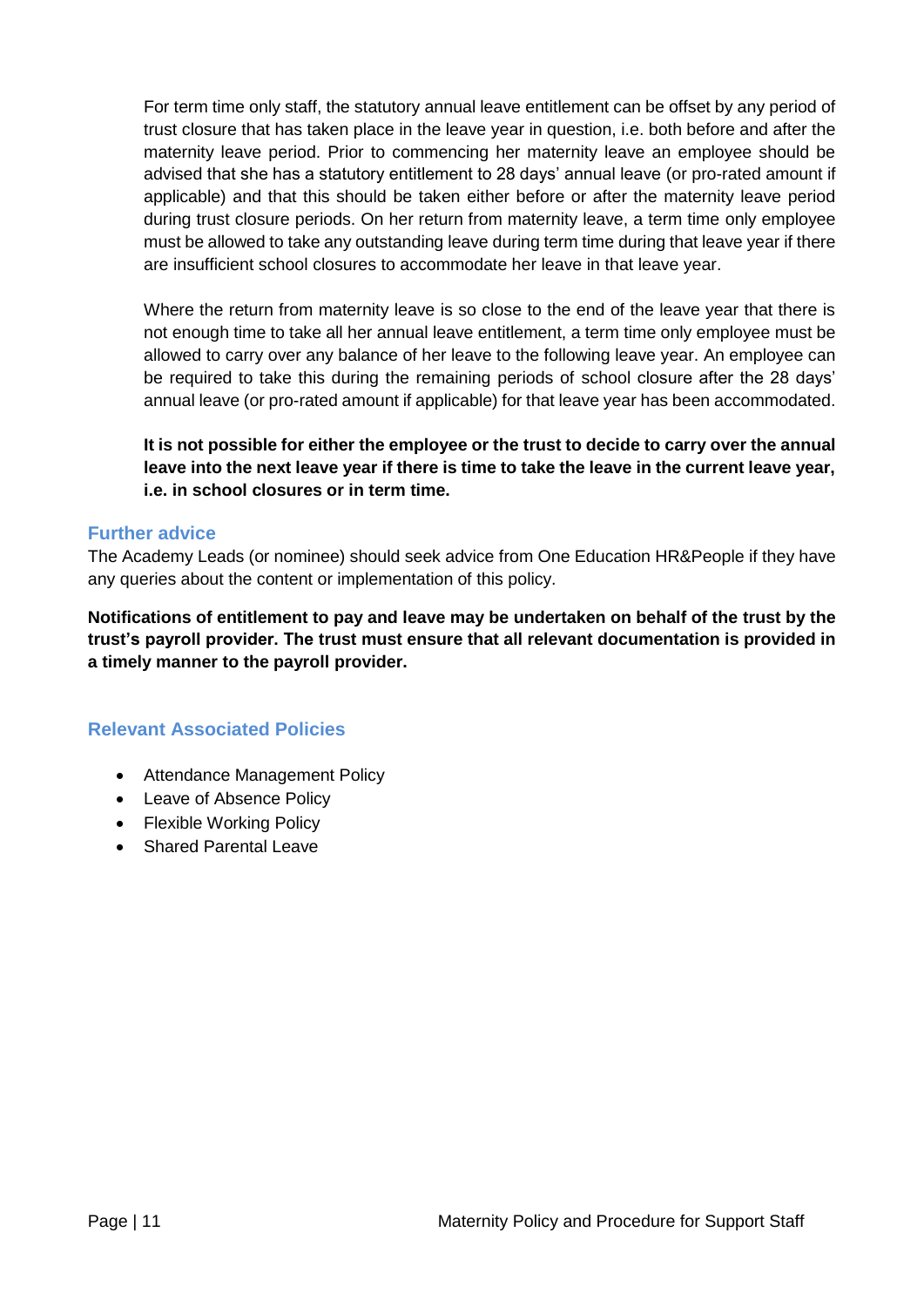# <span id="page-11-0"></span>Appendix 1

# <span id="page-11-1"></span>Notification of Pregnancy

| <b>Employee Name</b>                                                                 |            |            |           |  |  |
|--------------------------------------------------------------------------------------|------------|------------|-----------|--|--|
| <b>Employment Start Date</b>                                                         |            |            |           |  |  |
| <b>Job Title</b>                                                                     |            |            |           |  |  |
| Expected date of Childbirth (EDC)                                                    |            |            |           |  |  |
| Expected Week of Childbirth (EWC)<br>(Sunday before the expected date of childbirth) |            |            |           |  |  |
| MATB1 form Attached to Notification?<br>If not, when will this be supplied?          | YES /      |            | <b>NO</b> |  |  |
| Requested maternity leave start date                                                 |            |            |           |  |  |
| Do you intend to take the full 52<br>weeks maternity leave?                          | <b>YES</b> | $\sqrt{2}$ | <b>NO</b> |  |  |
| If the answer is NO to the above,<br>your requested maternity leave end<br>date      |            |            |           |  |  |
| Any other information that the trust<br>may need to know regarding your<br>pregnancy |            |            |           |  |  |
|                                                                                      |            |            |           |  |  |

Date:

Signed: